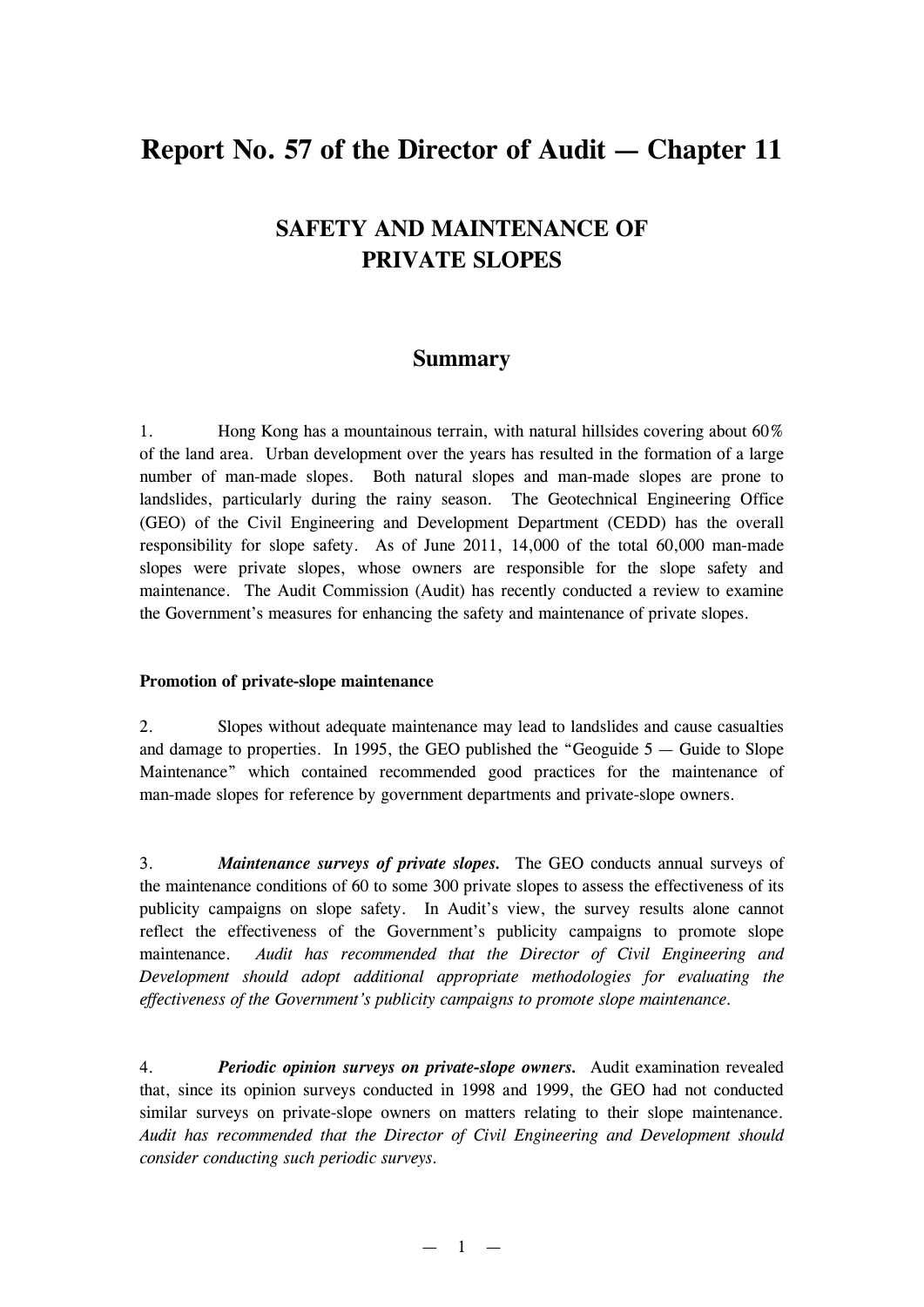5. *Conduct of private-slope maintenance audits.* In March 2001, the Administration informed the then Panel on Planning, Lands and Works of the Legislative Council (LegCo) that the GEO had planned to launch a new initiative of conducting maintenance audits on 1,200 private slopes a year, for the purpose of ascertaining the extent of private-slope owners' compliance with Geoguide 5. However, the CEDD did not proceed with the initiative. *Audit has recommended that the Director of Civil Engineering and Development should examine, in collaboration with the Secretary for Development, the cost-effectiveness of conducting private-slope maintenance audits.*

#### **Safety-screening studies of private slopes**

6. The GEO conducts safety-screening studies of private slopes. For a private slope that is found to be dangerous or liable to become dangerous, the GEO will make a recommendation to the Buildings Department (BD) for issuing a Dangerous Hillside Order (DHO) under the Buildings Ordinance (BO  $-$  Cap. 123) to the slope owner, requiring him to conduct investigations and carry out necessary remedial works.

7. *Information in LegCo papers.* In 2010, the GEO launched the Landslip Prevention and Mitigation Programme (LPMitP) to dovetail with the Landslip Preventive Measures Programme (LPMP). However, in the paper submitted to the LegCo Panel on Development in November 2007 introducing the LPMitP, the paper only stated for Members' information the planned annual output under the LPMitP (including safety-screening studies for 100 private man-made slopes), but not that under the LPMP (including safety-screening studies for 300 private man-made slopes). *Audit has recommended that the Director of Civil Engineering and Development should, in collaboration with the Secretary for Development, endeavour to provide more pertinent information of a previous related programme in future submissions to LegCo on the introduction of a new programme.* 

8. *DHO recommendations made by GEO.* Audit examination revealed that the GEO on average took 15 months to make recommendations to the BD for the issue of DHOs to the owners of a private slope, from the time of receiving a safety-screening study report from a GEO consultant. Audit noted that the GEO had not set a time target on the issue. Audit also noted that the GEO, the BD and the Lands Department took a long time to determine the slope maintenance responsibilities for issuing DHOs to private-slope owners. *Audit has recommended that the Director of Civil Engineering and Development should: (a) review, in collaboration with the Director of Lands and the Director of Buildings, the long time taken for determining the slope maintenance responsibilities; (b) expedite action to make recommendations to the Director of Buildings for issuing DHOs for the long outstanding cases; and (c) consider setting a time target for making recommendations to the Director of Buildings for issuing DHOs to private-slope owners.*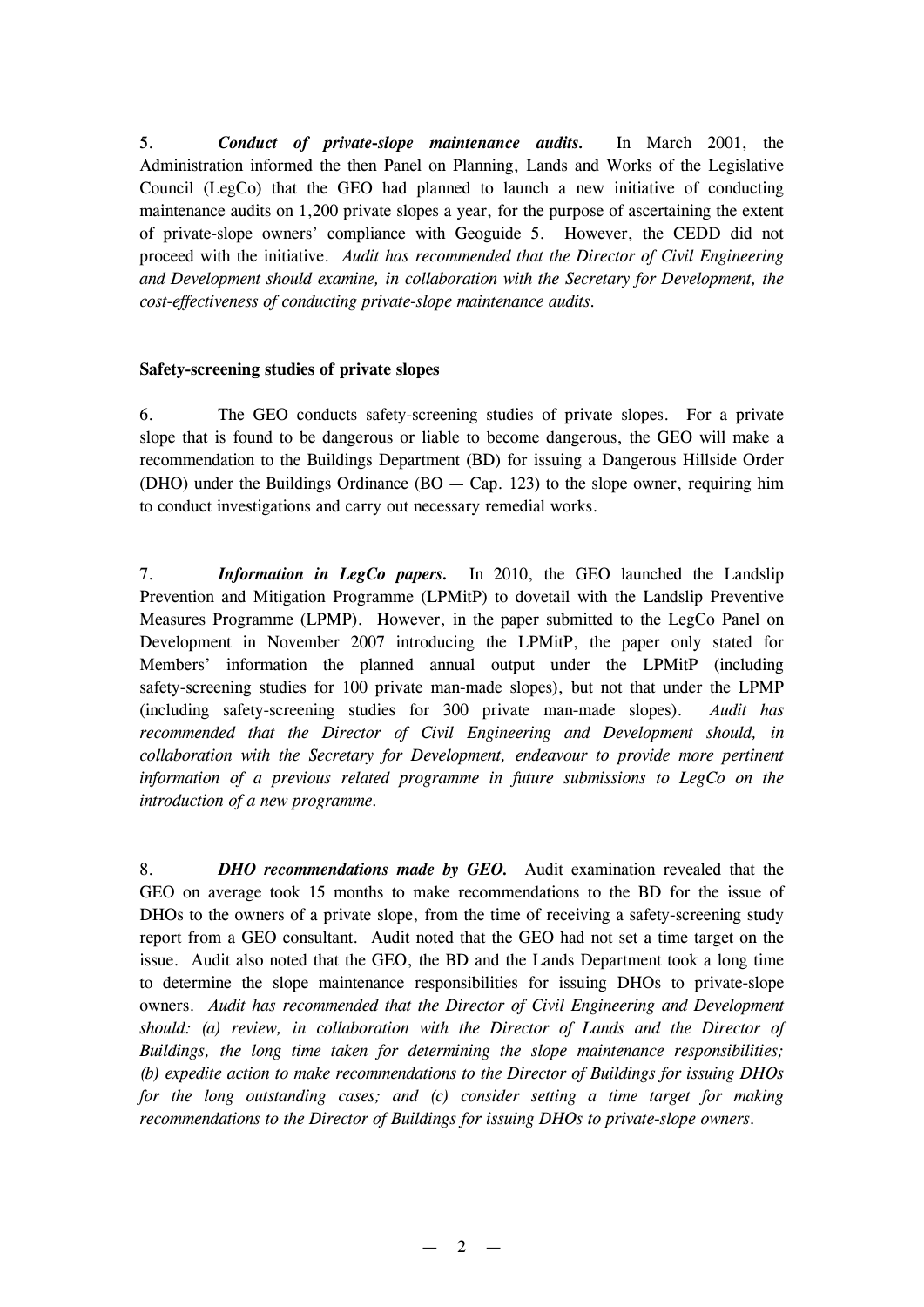9. *Issue of DHOs.* The BD has set a target that it should issue a DHO to a private-slope owner within three months of the date of receipt of a recommendation from the GEO. However, Audit examination revealed that, from January 2005 to June 2011, 79% of the 510 DHOs issued by the BD exceeded the three-month target. *Audit has recommended that the Director of Buildings should: (a) review the long time taken for issuing DHOs after receiving recommendations from the GEO; and (b) expedite action to issue DHOs to private-slope owners of the long outstanding cases.*

#### **Administration of Dangerous Hillside Orders**

10. As specified in a DHO, the BD allows a private-slope owner to appoint a consultant in two months, and another five months to conduct an investigation and submit a works proposal to the BD for approval. If the owner does not carry out the required tasks by the dates specified in the DHO (specified dates), the BD may, under the BO, carry out the investigation and any subsequent works (default works) and recover the costs plus supervision charges from the owner. Furthermore, if the owner fails to comply with the DHO without reasonable justifications, he may be subject to prosecution.

11. *Publishing performance targets.* As at 31 March 2011, there were 724 outstanding DHOs with specified dates for action having elapsed. Audit examination revealed that the specified dates of many of these cases had elapsed for a long time, with 14% for more than eight years. Audit also noted that the BD did not publish on its website information on its performance on clearance of outstanding DHOs. *Audit has recommended that the Director of Buildings should: (a) expedite action to deal with long outstanding DHO cases with a view to clearing them as early as possible; and (b) publish targets and actual performance against targets on clearance of outstanding DHO cases.*

12. *Time for enforcement action.* Audit examination revealed that, as at 31 March 2011, in some of the 38 outstanding DHO cases with prosecution taken against the slope owners, the BD only commenced prosecution action a long time after the issue of DHOs, with 32% more than four years. Audit also noted that, in some of the 56 outstanding DHO cases with default works in progress, the BD only commenced action to carry out default works a long time after the issue of DHOs, with 18% more than six years. *Audit has recommended that the Director of Buildings should: (a) consider taking prosecution action or carrying out default works on long outstanding DHO cases at an earlier time; and (b) conduct a review of BD internal guidelines to clearly specify the time and circumstances for taking prosecution action and carrying out default works after the issue of DHOs.*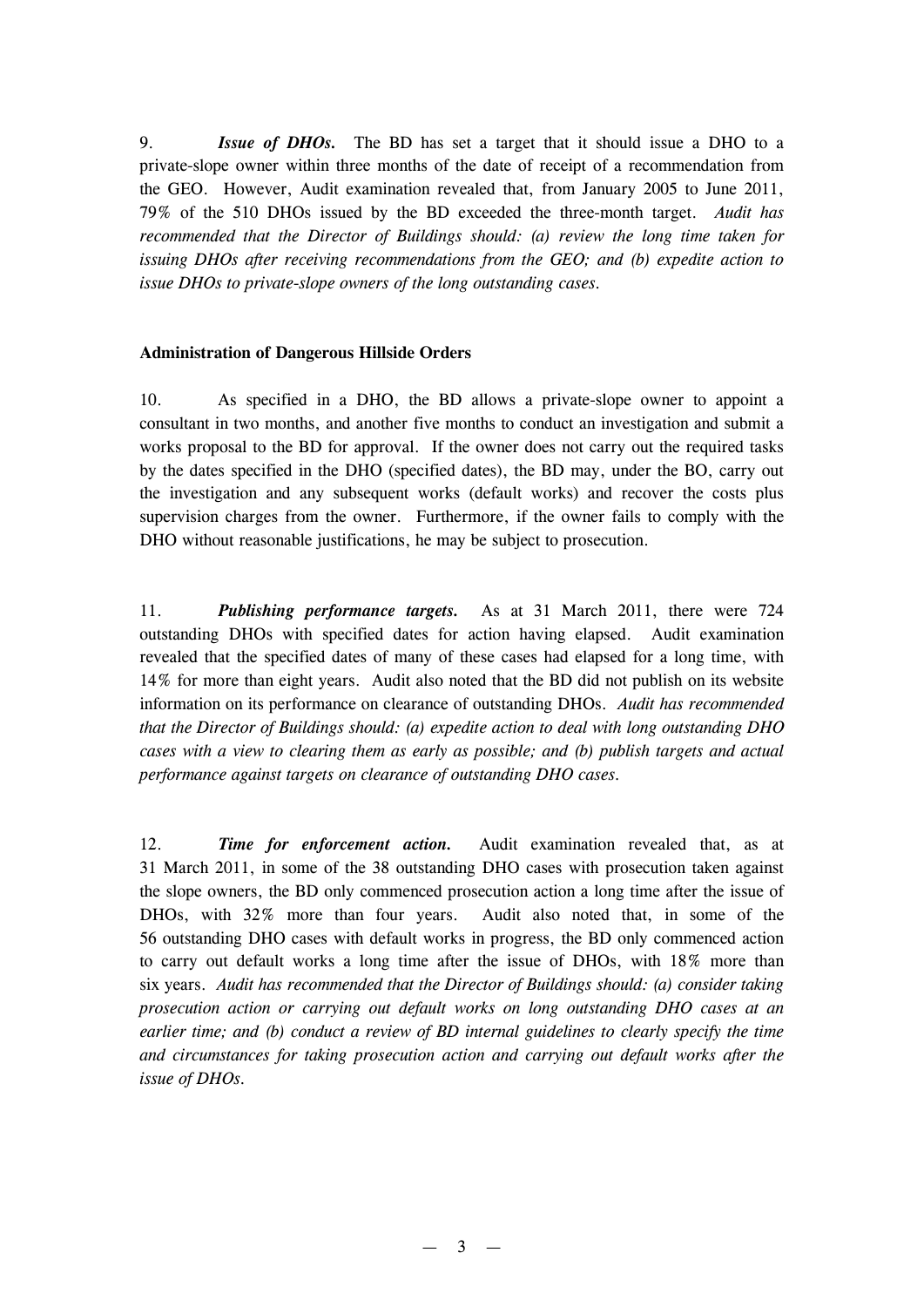13. *Assistance provided for meeting DHO requirements.* The GEO has set up the Community Advisory Unit (CAU) to provide assistance and advice to private-slope owners on carrying out slope maintenance and upgrading works. However, Audit noted that the number of DHO cases with slope owners approaching the CAU for assistance decreased from 59 cases in 2001 to 4 cases in 2010. Furthermore, the BD has provided loans through a loan scheme to individual owners of private buildings who wish to obtain financial assistance in carrying out works for improving the safety of their buildings and/or private slopes. However, Audit examination revealed that there was on average only one loan application a year for slope works related to DHOs in the past ten years. *Audit has recommended that the Director of Civil Engineering and Development should conduct a review of the significant reduction in the number of slope owners approaching the CAU for assistance. Audit has also recommended that the Director of Buildings should conduct a review of the low loan application rate for slope works related to DHOs under the loan scheme.* 

#### **Management of default works on private slopes**

14. In relation to the execution of default works for a private slope, the BD will appoint an engineering consultant by tender for conducting an investigation and preparing a detailed design of the slope works, and issue a works order to a term contractor for carrying out the works. The BD has set a target that default works for a private slope should be completed within 44 months.

15. *Completing default works.* Audit noted that while the time target set for a slope owner to appoint a consultant for slope works was 2 months, that for the BD for default works was 5 months. Similarly, while the time target for a slope owner to complete the design work was 5 months, that for the BD was 20 months. Furthermore, Audit examination revealed that, as of March 2011, 67% of the 18 completed default works cases (under the consultancies awarded from January 2000 to March 2011) exceeded the BD's 44-month time target (see para. 14). *Audit has recommended that the Director of Buildings should: (a) conduct a review of the differences in the time targets set for private-slope owners and for the BD relating to the appointment of consultants and completion of design work for slope improvement works; and (b) strengthen controls over the execution of default works with a view to ensuring that they are completed within the BD's time targets as far as possible.*

16. *Appointment of consultants.* The BD has set a target that it should appoint a consultant for a default works case within five months. However, Audit examination revealed that, as of March 2011, the time taken for 9 of the total 15 default works cases (for which the BD was taking action to appoint consultants) already exceeded the five-month target, with extra time taken ranging from 1 to 14 months. *Audit has recommended that the Director of Buildings should expedite action on appointments of consultants for default works.*